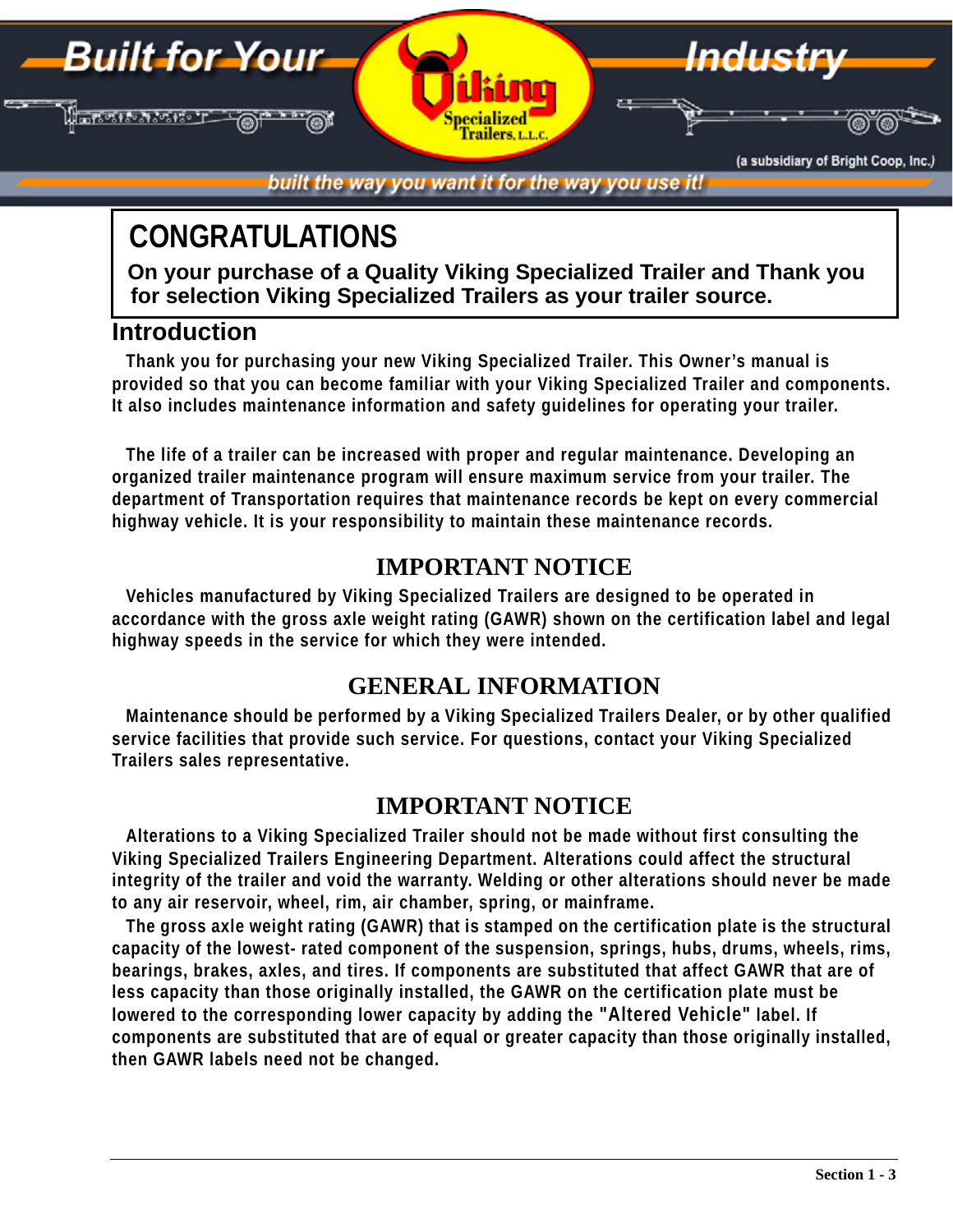

# **Introduction (continued)**

**The equipment appearance is important to the trucking industry. It can favorably project the public image of your company. Maintaining its appearance also adds to their physical condition and ultimate trade-in value. Protective paints and other coatings are necessary to prevent corrosion and protect the metal and wood surfaces.** 

#### **USE OF CORROSIVE CLEANERS**

**Be sure to use a cleaner that will not corrode or change the integrity of the finish of your trailer. Corrosive cleaners can change, discolor, or remove the topcoat finish of your trailer and cause corrosion and rust, especially in areas that are hard to wash clean and neutralize the cleaner/cleaners being used.**

**Trailers that operate in environments that are conducive to severe corrosion may require more or different protective coatings then those usually applied as standard. Check with your Viking Specialized Trailers representative for recommendations.**

### **SAFETY NOTICE**

**There are "WARNING" and "CAUTION" decals prominently displayed on all trailers. All personnel operating the vehicle should follow these. If the person operating the vehicle is unsure or unaware of a safety procedure, Please call your nearest Viking Specialized Trailers dealer for assistance.**

### **REPORTING SAFETY DEFECTS**

**If you believe your vehicle has a defect which could cause a crash or could cause injury or death, you should immediately inform your DEALER as well as Viking Specialized Trailers warranty or engineering department at the numbers below.**

#### **VIKING SPECIALIZED TRAILERS / WARRANTY DEPT.**

**1730 S. W. Stalling Dr., Suite 101**

**Nacogdoches, TX 75964**

#### **(936) 564-8370 or 844-815-6210**

**This manual will help you become familiar with your Viking Specialized Trailer. It is important to know the components, maintenance and safety of the vehicle you are operating. Remember to read and fill out the Viking Specialized Trailers warranty and vehicle information page located in this manual. It is important to read the warranty for this vehicle. Understanding the terms and conditions of the warranty will help in reporting warranty issues to your DEALER and Viking Specialized Trailers. The information page will serve as a quick reference for the important information related to your Viking Specialized Trailer.**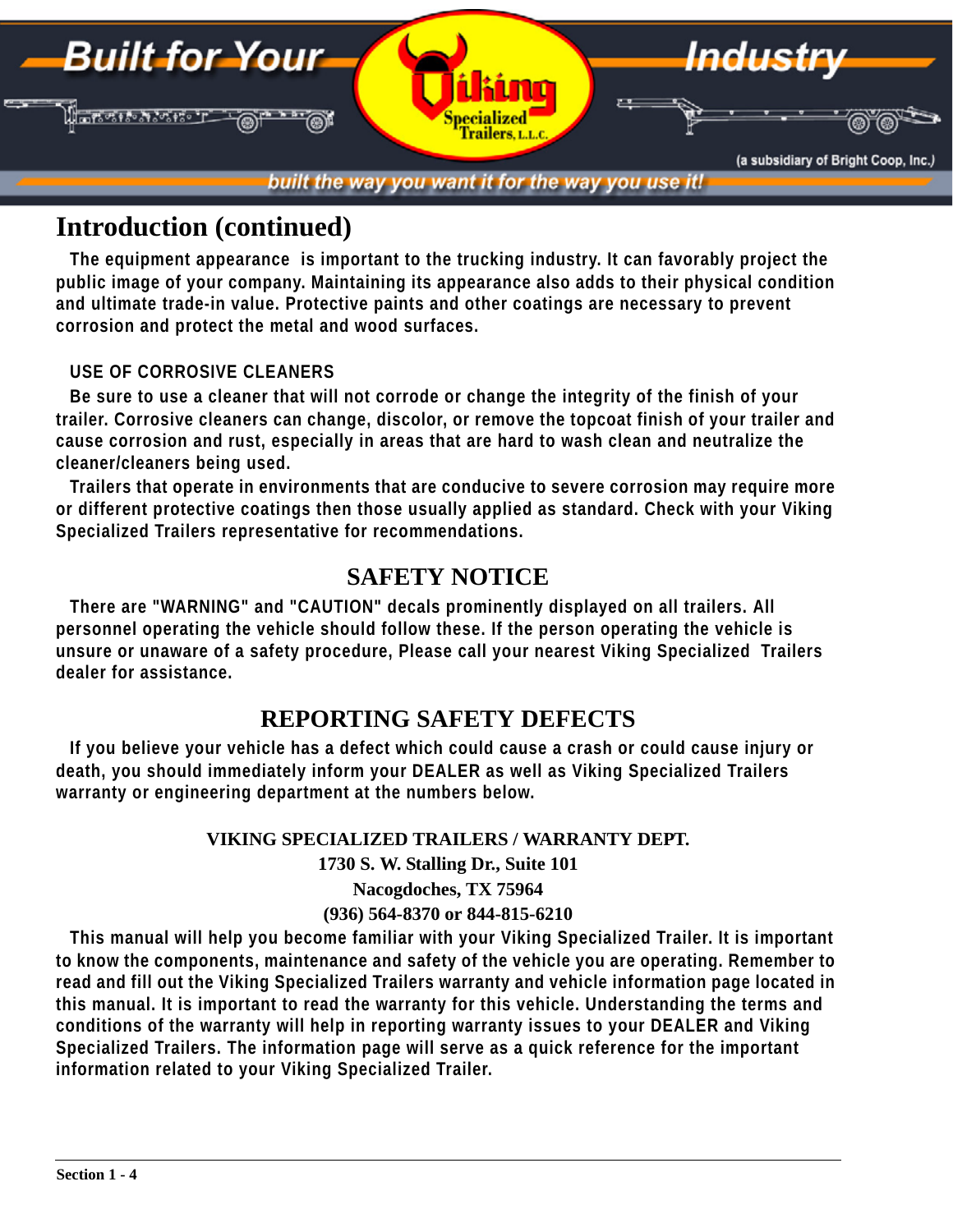

built the way you want it for the way you use it!

#### Model NO: **Note and Serial NO: VIKING SPECIALIZED TRAILERS WARRANTY**

**Viking Specialized Trailers warrants to all original purchasers, subject to the exceptions and upon the conditions below, that the product shall be free from defects in material and workmanship, for a period of one (1) year. Five (5) years on Highway Flats & Drop Decks) from delivery date to purchaser.**

#### **Condition No. 1**

**All claims made against this warranty shall be submitted on the proper form provided by the dealer. The form shall be submitted by the dealer to Viking Specialized Trailers Warranty Department. Exceptions can be made by an officer of the Company.**

#### **Condition No. 2**

**Viking Specialized Trailers reserves the right to repair or replace any part or parts of the product at their discretion.**

#### **Condition No. 3**

**This warranty does not cover parts or component parts not manufactured by Viking Specialized Trailers. These parts are covered under warranties by the respective manufacturer, and must be filed by the dealer or Viking Specialized Trailers.**

#### **Condition No. 4**

**This warranty form must be filled out and filed with Viking Specialized Trailers within 30 days by the dealer in order for the said warranty to be valid.**

#### **Condition No. 5**

**This warranty shall be Void if, in the judgement of Viking Specialized Trailers, the cause of the failure is due to the following: alterations made by the customer or dealer, misuse, negligence, operation at speeds above legal limits, or exceeding the load rating of the trailer.**

#### **Condition No. 6**

**In no event shall Viking Specialized Trailers be liable for bodily Injury, incidental or consequential damages, or commercial losses.**

#### **Condition No. 7**

**Viking Specialized Trailers is not responsible for any failures due to negligence regarding the scheduled maintenance in the owners manual.**

#### **PLEASE PRINT:**

**Company:\_\_\_\_\_\_\_\_\_\_\_\_\_\_\_\_\_\_\_\_\_\_\_\_\_\_\_ Owner Name:\_\_\_\_\_\_\_\_\_\_\_\_\_\_\_\_\_\_\_\_\_\_\_\_\_\_\_\_\_\_\_\_ Signature:\_\_\_\_\_\_\_\_\_\_\_\_\_\_\_\_\_\_\_\_\_\_\_\_\_\_\_ Phone No: \_\_\_\_\_\_\_\_\_\_\_\_\_\_\_\_\_\_\_\_\_\_\_\_\_\_ Address: \_\_\_\_\_\_\_\_\_\_\_\_\_\_\_\_\_\_\_\_\_\_\_\_\_\_\_\_ City:\_\_\_\_\_\_\_\_\_\_\_\_\_\_\_\_\_State:\_\_\_\_\_\_\_Zip:\_\_\_\_\_\_\_ Dealer: \_\_\_\_\_\_\_\_\_\_\_\_\_\_\_\_\_\_\_\_\_\_\_\_\_\_\_\_\_ Signature of Dealer:\_\_\_\_\_\_\_\_\_\_\_\_\_\_\_\_\_\_\_\_\_\_\_\_\_\_** Address: City: City: State: Zip: Date Sold: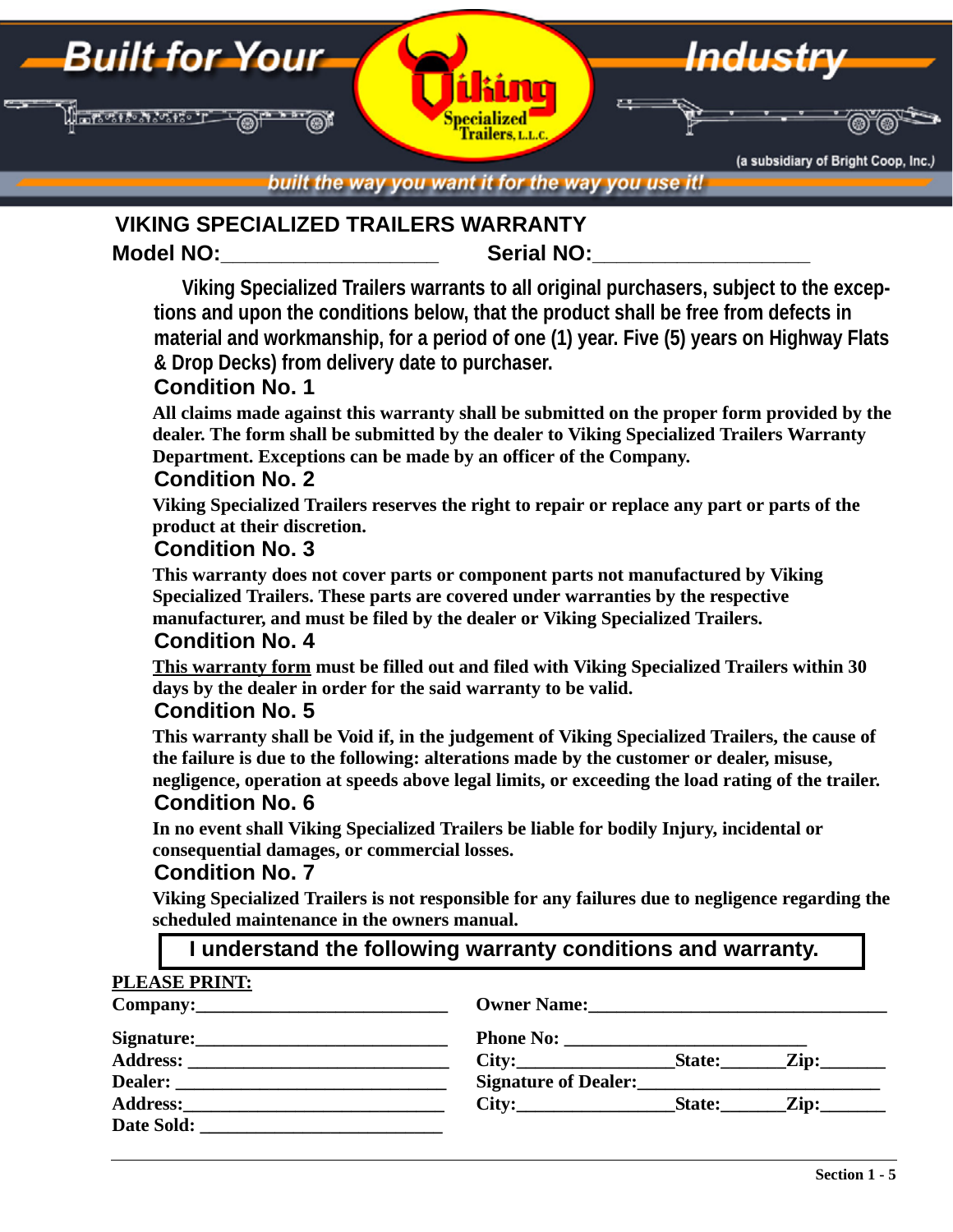

### **WARRANTY FILING PROCEDURE**

#### **If warranty is requested on Viking Specialized Trailers Product, please read the following guidelines and follow the filing procedures stated below.**

Viking Specialized Trailers warrants the material, labor and workmanship for a period of one (1) year on all equipment trailers and five (5) years on highway trailers. Warranty will be granted or denied only after Inspection of the Failure. If Viking Specialized Trailers supplies repair parts for undetermined warranty repairs. The parts will be billed to the customer and credited back if the warranty is determined valid.

- 1. Please notify Viking Specialized Trailers **prior** to any repair concerning a possible warranty claim.
- 2. All areas of the warranty claim must be properly filled out with the correct information. Failure to provide accurate and correct information will void the warranty claim and warranty consideration will be denied.
- 3. To process the warranty claim, Viking Specialized Trailers will need to know the following:
	- a. The Complaint: What is the nature of the failure? What has happened?
	- b. The Cause: All necessary information that can be helpful in determining what has caused the failure or what series of events led to the failure.
	- c. The Correction: Viking Specialized Trailers will consider all information provided and information gathered by Viking Specialized Trailers in the repair process for warranty consideration/denial. This information is necessary to make a good complete repair.
- 4. Responsibility for the repair will be determined prior to the start of the work.
- 5. Once responsibility for the repair has been determined, there will be no changes or considerations.
- 6. Viking Specialized Trailers will request written documentation and photographs to assist in warranty determination.
- 7. Failed parts must be returned for inspection prior to warranty approval. If repair parts have been sent for a warranty repair the old parts must be returned to receive a parts credit.
- 8. Viking Specialized Trailers reserves the right to **grant** or **deny** any repair or warranty repair.
- 9. Viking Specialized Trailers reserves the right to deny any repair that violates any safety or engineering margins in which the product was manufactured under.
- 10. Please send all information to:

Att: Warranty Administrator Fax# 936-205-9171 1730 S. W. Stalling Dr., Suite 101 Nacogdoches, TX 75964

Viking Specialized Trailers, L.L.C. Phone# (936) 564-8370 (844) 815-6210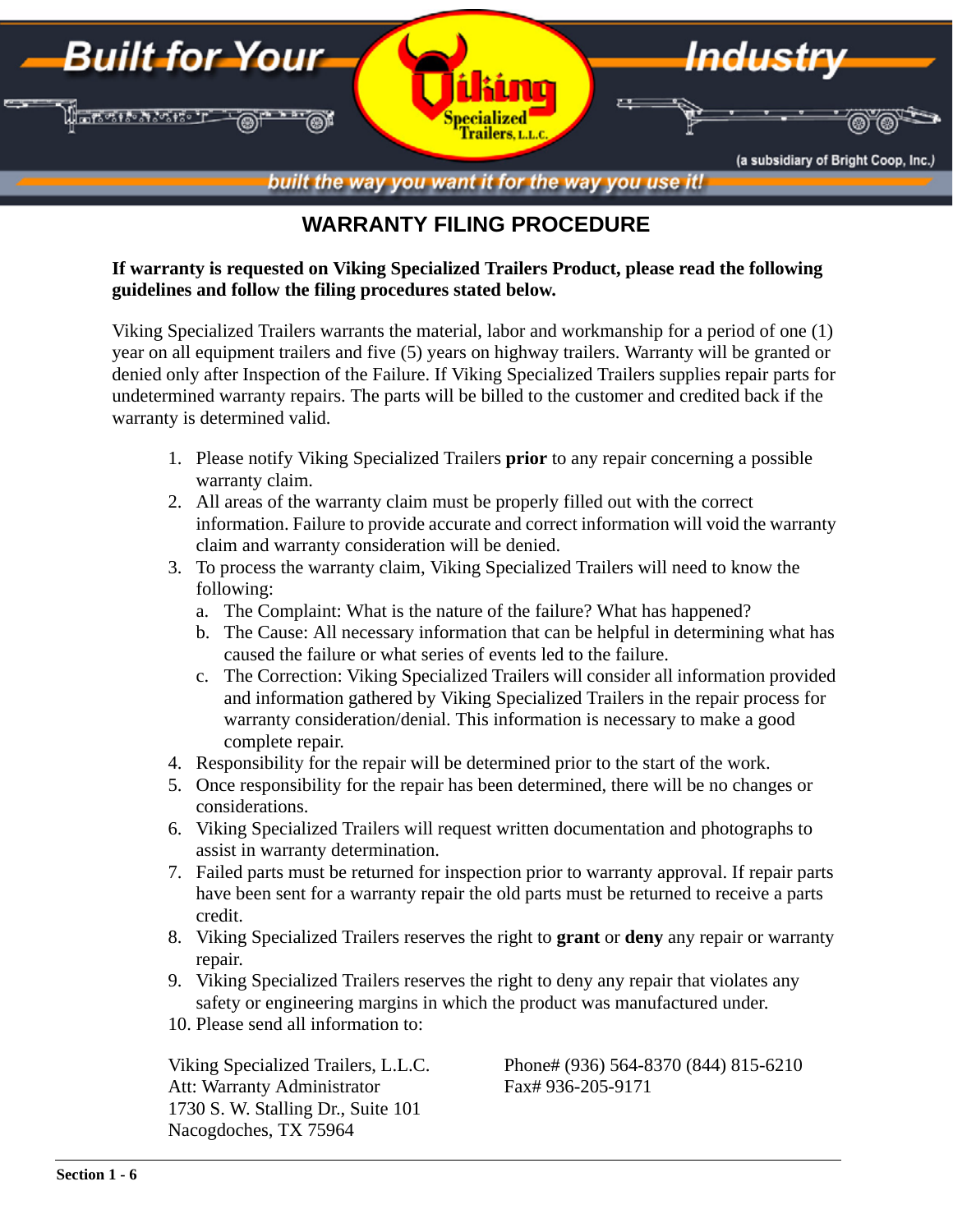*Bright Coop,Inc. 803 West Seale St.* 1730 S. W. Stallling Dr., Suite 101 *Nacogdoches,Tx.75965* Nacogdoches, Texas 75964 *Tel:936-564-8378* (936) 564-8370 (844) 815-6210 Viking Specialized Trailers, L.L.C. www.vikingspzdtrailers.com

R.G.A.# \_\_\_\_\_\_\_\_\_\_\_

 $\mathsf{l}$ 

# **Warranty Claim Form**

| Owner                                                                                                                                                |                                                                                                                                                                          | Start up date                                                                                                                                           |                                                                |                                                         |           |                      |                    |  |  |  |
|------------------------------------------------------------------------------------------------------------------------------------------------------|--------------------------------------------------------------------------------------------------------------------------------------------------------------------------|---------------------------------------------------------------------------------------------------------------------------------------------------------|----------------------------------------------------------------|---------------------------------------------------------|-----------|----------------------|--------------------|--|--|--|
| Contact                                                                                                                                              |                                                                                                                                                                          |                                                                                                                                                         |                                                                | Failure date                                            |           |                      |                    |  |  |  |
| <b>Address</b>                                                                                                                                       |                                                                                                                                                                          |                                                                                                                                                         |                                                                | Repair date                                             |           |                      |                    |  |  |  |
| City                                                                                                                                                 |                                                                                                                                                                          |                                                                                                                                                         |                                                                | Claim date                                              |           |                      |                    |  |  |  |
| <b>State</b>                                                                                                                                         |                                                                                                                                                                          | Zip                                                                                                                                                     |                                                                |                                                         |           |                      |                    |  |  |  |
|                                                                                                                                                      | Describe the complaint, cause and corrective action                                                                                                                      |                                                                                                                                                         | Information on failed unit:                                    |                                                         |           |                      |                    |  |  |  |
|                                                                                                                                                      |                                                                                                                                                                          |                                                                                                                                                         | <b>Serial Number</b>                                           |                                                         |           |                      |                    |  |  |  |
|                                                                                                                                                      |                                                                                                                                                                          |                                                                                                                                                         | Mfg. & Model                                                   |                                                         |           |                      |                    |  |  |  |
|                                                                                                                                                      |                                                                                                                                                                          |                                                                                                                                                         | Hours on Unit                                                  |                                                         |           |                      |                    |  |  |  |
|                                                                                                                                                      |                                                                                                                                                                          |                                                                                                                                                         |                                                                | <b>Failed unit is installed in:</b>                     |           |                      |                    |  |  |  |
|                                                                                                                                                      |                                                                                                                                                                          |                                                                                                                                                         |                                                                |                                                         |           |                      |                    |  |  |  |
|                                                                                                                                                      |                                                                                                                                                                          |                                                                                                                                                         |                                                                | <b>Serial Number</b>                                    |           |                      |                    |  |  |  |
|                                                                                                                                                      |                                                                                                                                                                          |                                                                                                                                                         | Mfg. & Model                                                   |                                                         |           |                      |                    |  |  |  |
|                                                                                                                                                      |                                                                                                                                                                          |                                                                                                                                                         | Hours on unit at time of installation                          |                                                         |           |                      |                    |  |  |  |
|                                                                                                                                                      | Cause of failure:<br>A-weak material; B-weak weld; C-part made wrong; D-welded wrong; E-assembled wrong;<br>F- foreign material; G- casting deficiency; Z- other/unknown |                                                                                                                                                         |                                                                |                                                         |           |                      |                    |  |  |  |
|                                                                                                                                                      | Type of failure<br>01-bent/twisted; 02-blown; 03-broke/cracked; 04-burnedout/up; 05-came loose/off;                                                                      |                                                                                                                                                         |                                                                |                                                         |           |                      |                    |  |  |  |
|                                                                                                                                                      | 06-corroded/pitted; 07-electrical failure; 08-lack of power; 09-leaked; 10-oil consumption;                                                                              |                                                                                                                                                         |                                                                |                                                         |           |                      |                    |  |  |  |
|                                                                                                                                                      |                                                                                                                                                                          | 11-pin hole/porous; 12-pressure low/high; 13-scored/grooved; 14-stripped;<br>15-stuck/seized; 16-improper fit; 17-premature wear; 18-slipping; 99-other |                                                                |                                                         |           |                      |                    |  |  |  |
|                                                                                                                                                      |                                                                                                                                                                          |                                                                                                                                                         |                                                                |                                                         |           |                      |                    |  |  |  |
|                                                                                                                                                      |                                                                                                                                                                          |                                                                                                                                                         |                                                                | Part no and description of key part that caused failure |           |                      |                    |  |  |  |
|                                                                                                                                                      | <b>Manufacturer's Parts Used</b>                                                                                                                                         |                                                                                                                                                         |                                                                | (Use continuation sheets on back if required)           |           |                      |                    |  |  |  |
| Quantity                                                                                                                                             | Part#                                                                                                                                                                    |                                                                                                                                                         | Description                                                    |                                                         | Price Ea. |                      | <b>Total Price</b> |  |  |  |
|                                                                                                                                                      |                                                                                                                                                                          |                                                                                                                                                         |                                                                |                                                         |           |                      |                    |  |  |  |
|                                                                                                                                                      |                                                                                                                                                                          |                                                                                                                                                         |                                                                |                                                         |           |                      |                    |  |  |  |
|                                                                                                                                                      |                                                                                                                                                                          |                                                                                                                                                         |                                                                |                                                         |           |                      |                    |  |  |  |
|                                                                                                                                                      |                                                                                                                                                                          |                                                                                                                                                         |                                                                |                                                         |           |                      |                    |  |  |  |
|                                                                                                                                                      |                                                                                                                                                                          |                                                                                                                                                         |                                                                |                                                         |           |                      |                    |  |  |  |
|                                                                                                                                                      |                                                                                                                                                                          |                                                                                                                                                         |                                                                |                                                         |           |                      |                    |  |  |  |
|                                                                                                                                                      |                                                                                                                                                                          |                                                                                                                                                         |                                                                |                                                         |           |                      |                    |  |  |  |
|                                                                                                                                                      |                                                                                                                                                                          |                                                                                                                                                         |                                                                |                                                         |           |                      |                    |  |  |  |
|                                                                                                                                                      | <b>Other Parts &amp; Charges</b>                                                                                                                                         |                                                                                                                                                         | (Attach Receipts. Use continuation sheets on back if required) |                                                         |           |                      |                    |  |  |  |
| <b>Quantity</b>                                                                                                                                      | Part#                                                                                                                                                                    |                                                                                                                                                         | Description                                                    |                                                         | Price Ea. |                      | <b>Total Price</b> |  |  |  |
|                                                                                                                                                      |                                                                                                                                                                          |                                                                                                                                                         |                                                                |                                                         |           |                      |                    |  |  |  |
|                                                                                                                                                      |                                                                                                                                                                          |                                                                                                                                                         |                                                                |                                                         |           |                      |                    |  |  |  |
|                                                                                                                                                      |                                                                                                                                                                          |                                                                                                                                                         |                                                                |                                                         |           |                      |                    |  |  |  |
|                                                                                                                                                      |                                                                                                                                                                          |                                                                                                                                                         |                                                                |                                                         |           |                      |                    |  |  |  |
| Labor                                                                                                                                                |                                                                                                                                                                          | (Use continuation sheets on back if required)                                                                                                           |                                                                |                                                         |           | <b>Claim Summary</b> |                    |  |  |  |
| <b>Hours</b>                                                                                                                                         | Description                                                                                                                                                              |                                                                                                                                                         |                                                                | <b>Total Manufacturer's Parts Used</b><br>\$            |           |                      |                    |  |  |  |
|                                                                                                                                                      |                                                                                                                                                                          |                                                                                                                                                         |                                                                | <b>Total Other Parts &amp; Charges</b>                  |           |                      | \$                 |  |  |  |
|                                                                                                                                                      |                                                                                                                                                                          |                                                                                                                                                         |                                                                | <b>Total Labor Hours</b>                                |           | $^{\textregistered}$ | \$<br>$=$          |  |  |  |
|                                                                                                                                                      |                                                                                                                                                                          |                                                                                                                                                         |                                                                |                                                         |           |                      |                    |  |  |  |
|                                                                                                                                                      |                                                                                                                                                                          |                                                                                                                                                         |                                                                | <b>Claim Total</b>                                      |           | $=$                  | \$                 |  |  |  |
| <b>Print Name</b><br>Signature of person filing claim ---- Sign                                                                                      |                                                                                                                                                                          |                                                                                                                                                         |                                                                |                                                         |           |                      |                    |  |  |  |
| 1. Use this form when requesting warranty consideration. Fill in form completely. Lack of information will delay action. Must be submitted within 10 |                                                                                                                                                                          |                                                                                                                                                         |                                                                |                                                         |           |                      |                    |  |  |  |
| days of repair.                                                                                                                                      |                                                                                                                                                                          |                                                                                                                                                         |                                                                |                                                         |           |                      |                    |  |  |  |
| 2. Retain a copy of this form for your records. Retain defective parts for warranty consideration. Parts that are returned to the factory must be    |                                                                                                                                                                          |                                                                                                                                                         |                                                                |                                                         |           |                      |                    |  |  |  |

shipped freight prepaid and properly tagged with identification of unit serial number, part number and returned goods authorization number